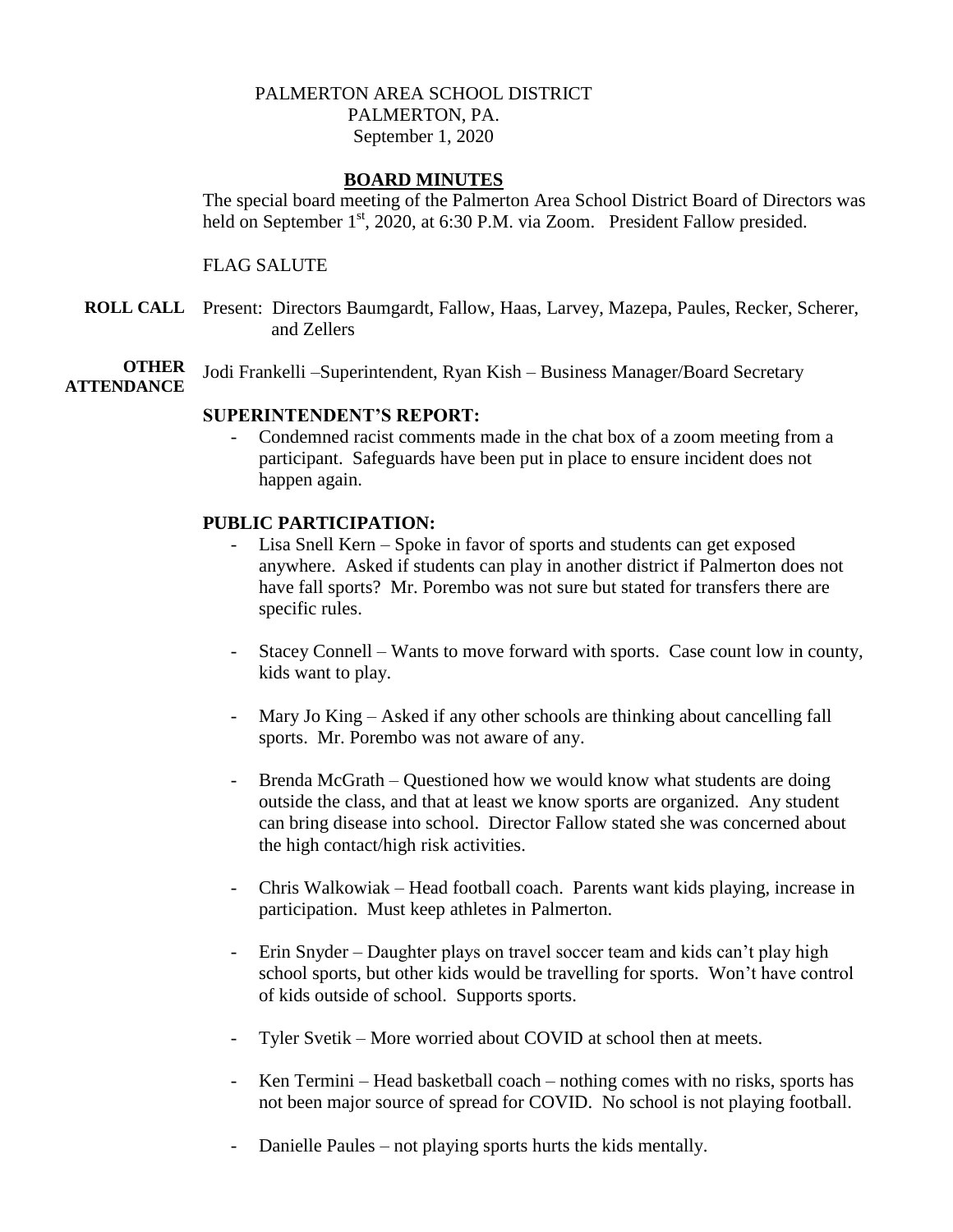| <b>CONSENT</b><br><b>AGENDA</b><br><b>APPROVED</b>            | Director Baumgardt moved, seconded by Director Haas, to approve the attached consent<br>agenda.                                                                                                                                                                                                                                |
|---------------------------------------------------------------|--------------------------------------------------------------------------------------------------------------------------------------------------------------------------------------------------------------------------------------------------------------------------------------------------------------------------------|
|                                                               | Aye Votes: All Directors Present<br>Nay Votes: None. Motion Carried.                                                                                                                                                                                                                                                           |
| <b>SCHOOL BOARD</b><br><b>SECRETARY</b><br><b>RESIGNATION</b> | <b>CONSENT AGENDA</b><br>Approved the resignation of Ryan Kish as School Board Secretary, effective October 1 <sup>st</sup> ,                                                                                                                                                                                                  |
| <b>SCHOOL BOARD</b><br><b>SECRETARY</b>                       | 2020.                                                                                                                                                                                                                                                                                                                          |
| <b>APPROVED</b>                                               | Approved Jacqueline McCandless as School Board Secretary effective October 1 <sup>st</sup> , 2020<br>at the rate of \$1,500 per year, prorated for 2020-21.                                                                                                                                                                    |
| <b>SCHOOL BOARD</b><br><b>SECRETARY</b><br><b>ASST</b>        | Approved Ryan Kish as Assistant Board Secretary, effective October 1 <sup>st</sup> , 2020.                                                                                                                                                                                                                                     |
| <b>APPROVED</b>                                               | Approved the 2020-2021 school bus drivers (information on file)                                                                                                                                                                                                                                                                |
| <b>SCHOOL BUS</b><br><b>DRIVERS</b>                           | Approved Wendy Magner as interim team leader at the Towamensing Elementary School<br>kitchen at a rate of \$1.25 an hour in addition to her current hourly rate. This appointment                                                                                                                                              |
| <b>INTERIM</b><br><b>KITCHEN TEAM</b><br><b>LEADERS</b>       | will conclude immediately upon hiring of permanent team leaders, where employee will<br>be returned to her previous position and pay rate.                                                                                                                                                                                     |
|                                                               | Approved Debra Smith as interim team leader at the S.S. Palmer Elementary School<br>kitchen at a rate of \$1.25 an hour in addition to her current hourly rate. This appointment<br>will conclude immediately upon hiring of permanent team leaders, where employee will<br>be returned to her previous position and pay rate. |
| <b>INTERIM SS</b><br><b>PALMER</b>                            | Approved Timothy Lynch as interim principal of S. S. Palmer Elementary School and<br>Parkside Education Center effective September $2nd$ , 2020 at a per diem rate of \$400                                                                                                                                                    |
| <b>PRINCIPAL</b><br><b>DONATION</b>                           | Approved the donation of pencils from the Carbon County Commissioners                                                                                                                                                                                                                                                          |
| <b>POLICY #103.1</b>                                          | Approved the second reading of Policy $#103.1$ – Title IX Harassment                                                                                                                                                                                                                                                           |
| <b>SECOND</b><br><b>READING</b>                               | Approved Policy #912 – Title I Parent and Family Engagement                                                                                                                                                                                                                                                                    |
| POLICY #912<br><b>APPROVED</b>                                | Approved the agreement to participate in eLearn21 between the Carbon Lehigh<br>Intermediate Unit and the Palmerton Area School District (enclosure)                                                                                                                                                                            |
| ELEARN21<br><b>AGREEMENT</b>                                  | <b>END OF CONSENT AGENDA</b>                                                                                                                                                                                                                                                                                                   |
| <b>PARTICIPATION</b><br><b>IN SPORTS</b><br><b>APPROVED</b>   | Director Haas moved, seconded by Director Mazepa, to authorize the district's<br>participation in fall sports in accordance with the Colonial League's schedule.                                                                                                                                                               |
|                                                               | Aye Votes: Directors Baumgardt, Haas, Mazepa, Paules, Recker, Scherer, and Zellers<br>Nay Votes: Directors Fallow and Larvey. Motion Carried.                                                                                                                                                                                  |
| <b>SECURITY</b><br><b>CONTRACT</b><br><b>APPROVED</b>         | Director Scherer moved, seconded by Director Haas, to approve the KRE Security<br>contract for the 2020-2021 school year at an estimated cost of \$128,169 (enclosure).                                                                                                                                                        |